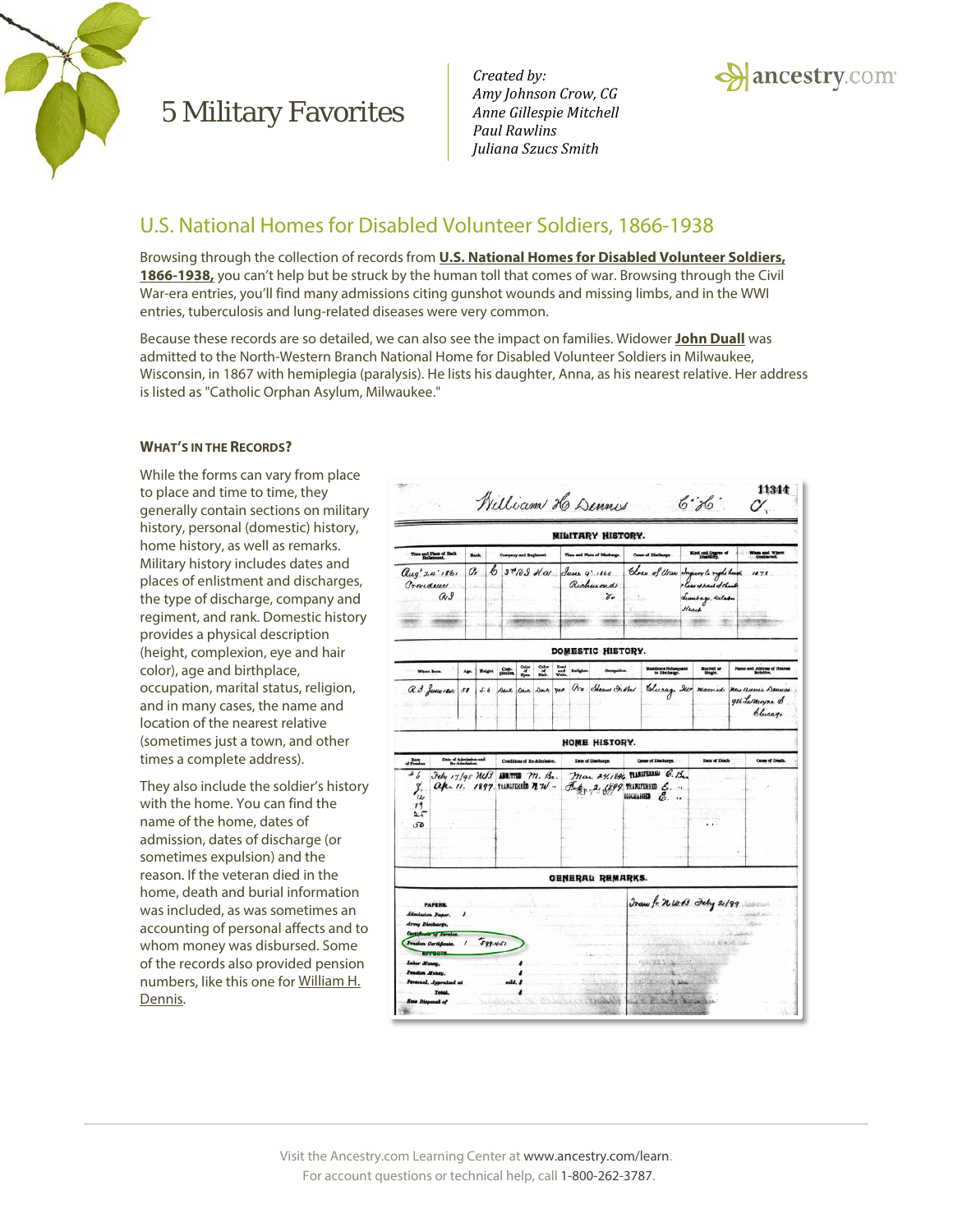

*Created by: Amy Johnson Crow, CG Anne Gillespie Mitchell Paul Rawlins Juliana Szucs Smith*



### U.S. Navy Cruise Books, 1918-2009

Not all sailors have cruise books, but all cruise books have sailors. U.S. Navy cruise books, also called souvenir books, date back to the late 19th or early 20th century. Cruise books are yearbook-style books put together by volunteers on board ship to commemorate a noteworthy deployment or cruise. They became even more popular during WWII.

Cruise books include pictures of sailors, officers, and other personnel, often accompanied by the individual's surname and sometimes rate. Like a yearbook, cruise books usually have plenty of candid photographs of crew members at work and recreation as well, from gunnery practice and swabbing the deck to holiday celebrations or boxing matches. Along with photos, you may also find details and history of the ship, short biographies of prominent officers, battle footage, VIPs, or even a copy of a ship's menu—like the one from the *Leviathan*, the ship Humphrey Bogart served on.

You can search the books by ship name, crew member's name, and year. But don't stop there. Your sailor might appear in candid or group shots. If you find a ship they served on and the dates look like a good match, browse through. At the very least you'll get a good introduction to the ship and its story.

Here are some other tips for locating your seafaring ancestors in **[U.S. Navy Cruise Books, 1918-2009](http://search.ancestry.com/search/db.aspx?dbid=2348)**:

- Can you learn anything about what they did on the ship? Group photographs were often taken according to division, department, or some other classification.
- Use the slider to blow up the picture to get a better look at the faces.
- Look for another picture of your ancestor near that age. Some faces change dramatically.
- Try searching for your ancestor in WWII Navy Muster rolls to track down their ship.
- Try searching with initials rather than a first name. Also, because the Rosetta indexing process is done by machine, some names may be missed.

Even if you don't find a cruise book for your ancestor, look for a similar ship (battleship, tender, aircraft carrier, etc.) serving during the same time. You'll still get some insight into what life was like for your ancestor—from an insider's point of view.

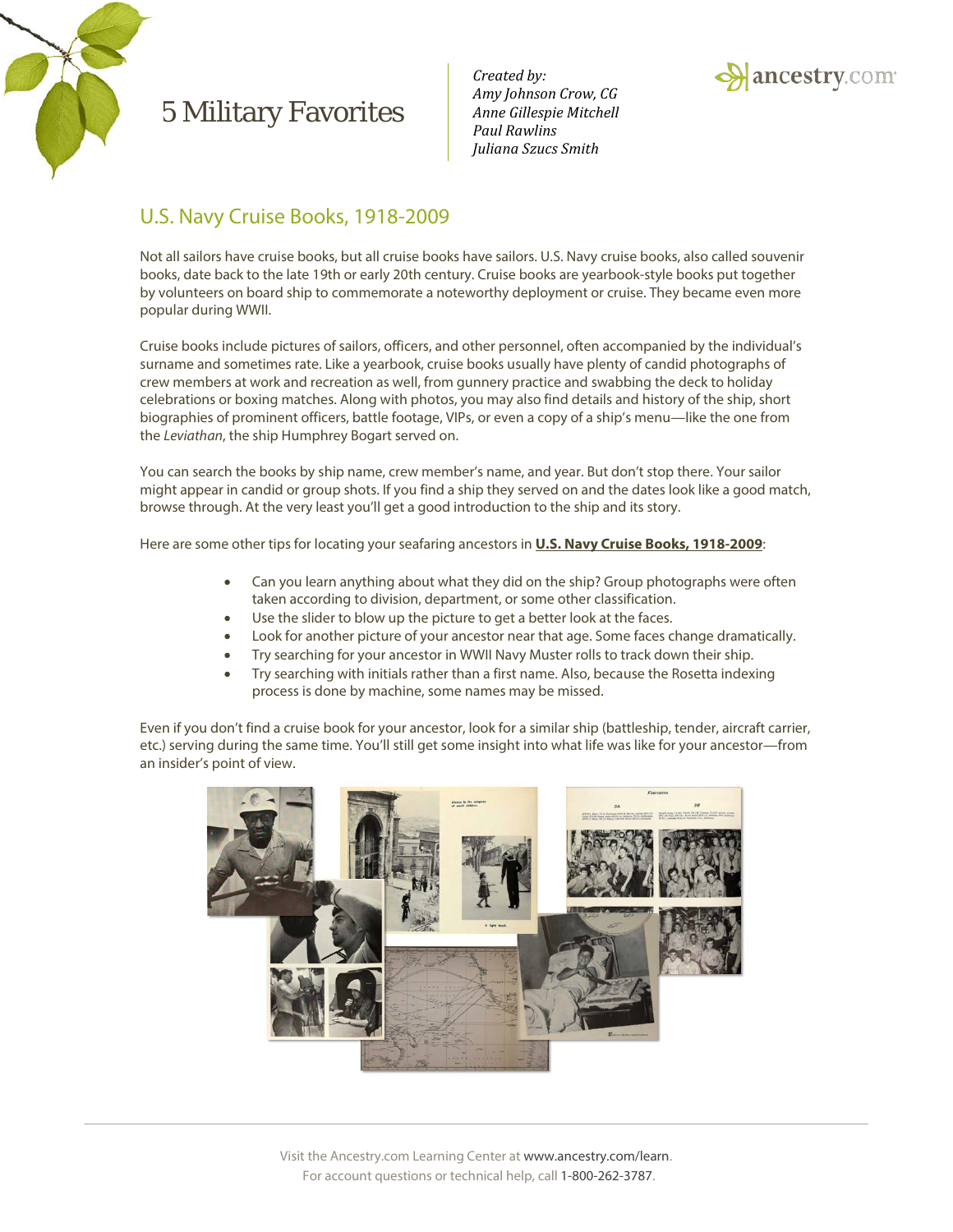

*Created by: Amy Johnson Crow, CG Anne Gillespie Mitchell Paul Rawlins Juliana Szucs Smith*



## War of 1812 Pension Application Files Index, 1812-1815

The **[War of 1812 Pension Application Files Index, 1812-1815,](http://search.ancestry.com/search/db.aspx?dbid=1133)** contains the fronts of the envelopes containing the actual pension applications. These envelopes are arranged alphabetically according to surname of applicant. The amount of information shown on the front of the envelope varies, but this index is richer in detail than those for some other conflicts.

The application files indexed in this collection relate to claims of military service between 1812 and 1815. Most of the applications were filed as a result of acts instated in 1871 and 1878 making it possible for veterans and their survivors to receive pensions based on service alone. Earlier acts provided pensions only for service-related deaths or disabilities.

The following information is usually provided: name of veteran, name of widow, if she applied, pension claim or file number, service type or organization. In this example you find residences for Renwick Gealey, the maiden name of his wife and when they were married. Also on the right, the numbers for his bounty land applications.

| <b>WAR OF 1812</b>                                                                   |                                             | <b>BOUNTY LAND</b>     |    |  |  |  |  |  |
|--------------------------------------------------------------------------------------|---------------------------------------------|------------------------|----|--|--|--|--|--|
| NUMBERS                                                                              | SOLDIER GEALEY, RENWICK                     |                        |    |  |  |  |  |  |
| 80 33480                                                                             |                                             | 71025 40 50            |    |  |  |  |  |  |
| SC 23867                                                                             | Winow -<br>Mar 1                            | 55547 120 55           |    |  |  |  |  |  |
|                                                                                      | SERVICE PVT CAPT DAVID ROBINSON'S CO PA MIL |                        |    |  |  |  |  |  |
|                                                                                      |                                             |                        |    |  |  |  |  |  |
|                                                                                      | ENLISTED JAN 1 1814                         | DISCHARGED FEB 11 1814 |    |  |  |  |  |  |
| RESIDENCE 1850 1855 LAWRENCE CO PA<br>OF SOLDIER 1878 LAWRENCE CO(PO PLAIN GROVE) PA |                                             | <b>REMARKS</b>         |    |  |  |  |  |  |
| <b>RESIDENCE</b><br>or Wipow                                                         |                                             |                        |    |  |  |  |  |  |
| <b>MAIDEN NAME</b><br>OF WIDOW WIFE ELIZABETH GLEMN                                  |                                             |                        | w. |  |  |  |  |  |
| <b>MARRIAGE OF WIFE</b><br>SOLDIER AND WIDOW MCH 27 1837. PLAIN GROVE PA             |                                             |                        |    |  |  |  |  |  |
| <b>DEATH</b><br>OF SOLDIER                                                           |                                             |                        |    |  |  |  |  |  |
| <b>DEATH</b><br>OF WIDOW                                                             |                                             |                        |    |  |  |  |  |  |

Some of the envelopes also contain personal identifying data about the veteran and/or widow and information written in the upper right-hand corner relating to bounty land applications*.*

Copies of some actual pension application files can be found **[on Fold3](http://go.fold3.com/1812pensions/)**. These images are **free**, part of the *[War of 1812 Pension Digitization Project,](http://www.preservethepensions.org/)* through the partnership of the Federation of Genealogical Societies, the National Archives, Ancestry.com, and Fold3.com*.* If the pension you're looking for is not yet available, it can be ordered from the **[National Archives and Records Administration](http://www.archives.gov/research/military/)**.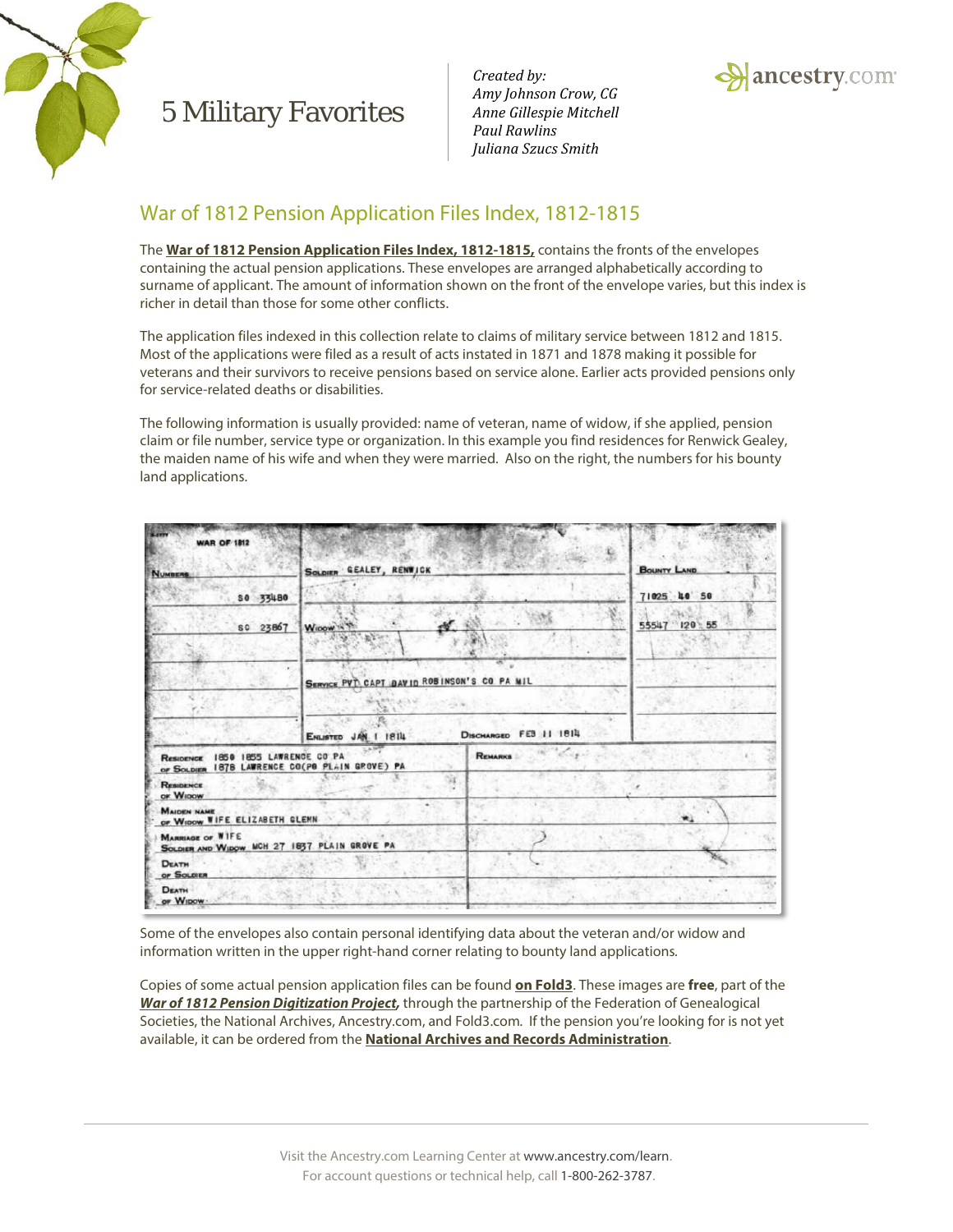

*Created by: Amy Johnson Crow, CG Anne Gillespie Mitchell Paul Rawlins Juliana Szucs Smith*



#### U.S., Revolutionary War Pension and Bounty-Land Warrant Application Files, 1800-1900

Pension records can include so much more than just details about a veteran's military service. Because pensioners were required to prove service, prove relationships, and entitlement to the pension, they had to provide affidavits and depositions from family and friends, as well as any records they had that could prove various aspects of their claim. Ancestry.com is home to **[Revolutionary War Pension and Bounty-Land](http://search.ancestry.com/search/db.aspx?dbid=1995)  Warrant [Application Files, 1](http://search.ancestry.com/search/db.aspx?dbid=1995)800-1900**.

Some of these files can be more than 100 pages long and include a treasure trove of detail for a period when early American census records were leaner in detail and the number of other surviving records is fewer.

#### **TIPS FOR USING PENSION FILES**

The details mentioned above are just a sampling of what is in this file. With so many details in so many documents, it's easy to lose track. Research extracts allow you to pull pertinent facts from each document and summarize findings in a more readable format. Include references to the location of the record and the file name, if you've saved the information electronically, so that you can relocate it easily. **[Click here](http://c.mfcreative.com/pdf/trees/charts/resext.pdf)** to download free Research Extract Forms on Ancestry.com.



• Witnesses in pension files were often relatives or neighbors who had known the petitioner for many years. Compiling a list of witnesses and how and where they were referenced in the pension file can be very helpful in later research. If a relationship isn't stated, you might want to do a little investigating on those individuals to see if you can find a connection.

he United States on the other two hogy \$400. 2 tatiles \$ 2.00 n indebted the and account of the lap of my Disight My family consistents a lack Hamah aget 51 years and four sons wir. we Themas aged 18 years the aged 16 years, Mark ages 19 my children are not sufficient for my support Juloun to of declared this there day Mark Adams of July Aleonini 1820 - Byoni me

Keep in mind that testimonies and many of the details found in pension files were recorded years after the actual events and are secondary sources. Keep a to-do list handy and as you go along, make notes to follow up on information in the file by locating other records that include supporting information.